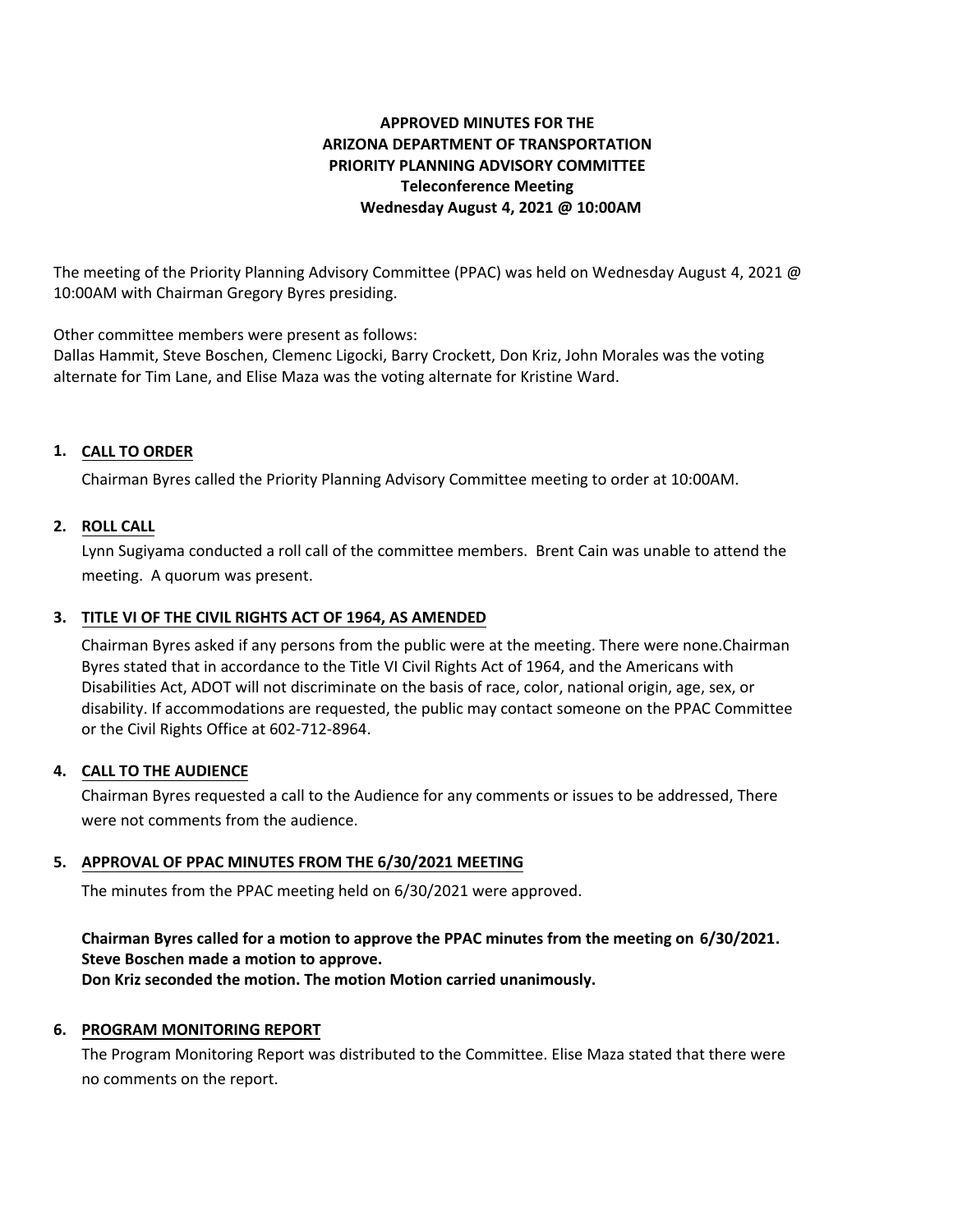### **7. 2022-2026 TRANSPORTATION FACILITIES CONSTRUCTION: DISCUSSION AND POSSIBLE ACTION ON PROGRAM & PROJECT MODIFICATIONS**

| $7-1$ | Route & MP:                  | I-10 @ MP 219.0             |
|-------|------------------------------|-----------------------------|
|       | <b>Project Name:</b>         | WYMOLA - INA RD             |
|       | <b>Type of Work: County:</b> | <b>INSTALL FIBER OPTICS</b> |
|       | District:                    | Pinal                       |
|       | Schedule:                    | Southcentral                |
|       | Project:                     | F043901D TIP#: 102706       |
|       | <b>Project Manager:</b>      | Jeffrey Davidson            |
|       | <b>Program Amount:</b>       | \$0                         |
|       | <b>New Program Amount:</b>   | \$288,000                   |
|       | <b>Requested Action:</b>     | Establish new project       |

**Chairman Byres called for a motion to approve Item 7-1. Steve Boschen made a motion to approve. Don Kriz seconded the motion. The motion carried unanimously.**

|       | FY 2022-2026 Airport Development Program - Project | Discussion and Possible Action                                                                                                                                                                                                                                                           |
|-------|----------------------------------------------------|------------------------------------------------------------------------------------------------------------------------------------------------------------------------------------------------------------------------------------------------------------------------------------------|
| $7-2$ | AIRPORT PROGRAM:<br><b>GRANT MANAGER:</b>          | State/Local Program (SL)<br>Aeronautics Group - Greg Byres                                                                                                                                                                                                                               |
|       | <b>REQUESTED ACTION:</b>                           | The Aeronautics Group requests the SL Grants<br>utilizing the Capital Outlay Appropriation in the<br>amount of \$18 Million, be awarded to<br>prioritized and eligible airports at a rate of 100<br>percent. The awarded grants would not require<br>a match from the recipient airport. |

**Chairman Byres called for a motion to approve Item 7-2. Steve Boschen made a motion to approve. Don Kriz seconded the motion. The motion carried unanimously.**

**Discussion followed that a request to change the State Transportation Board Policy will be needed for Item 7-2 in order for it to be implemented. Item 7-2 will be revised. This will be given to the State Transportation Board for consideration on August 20th, 2021.**